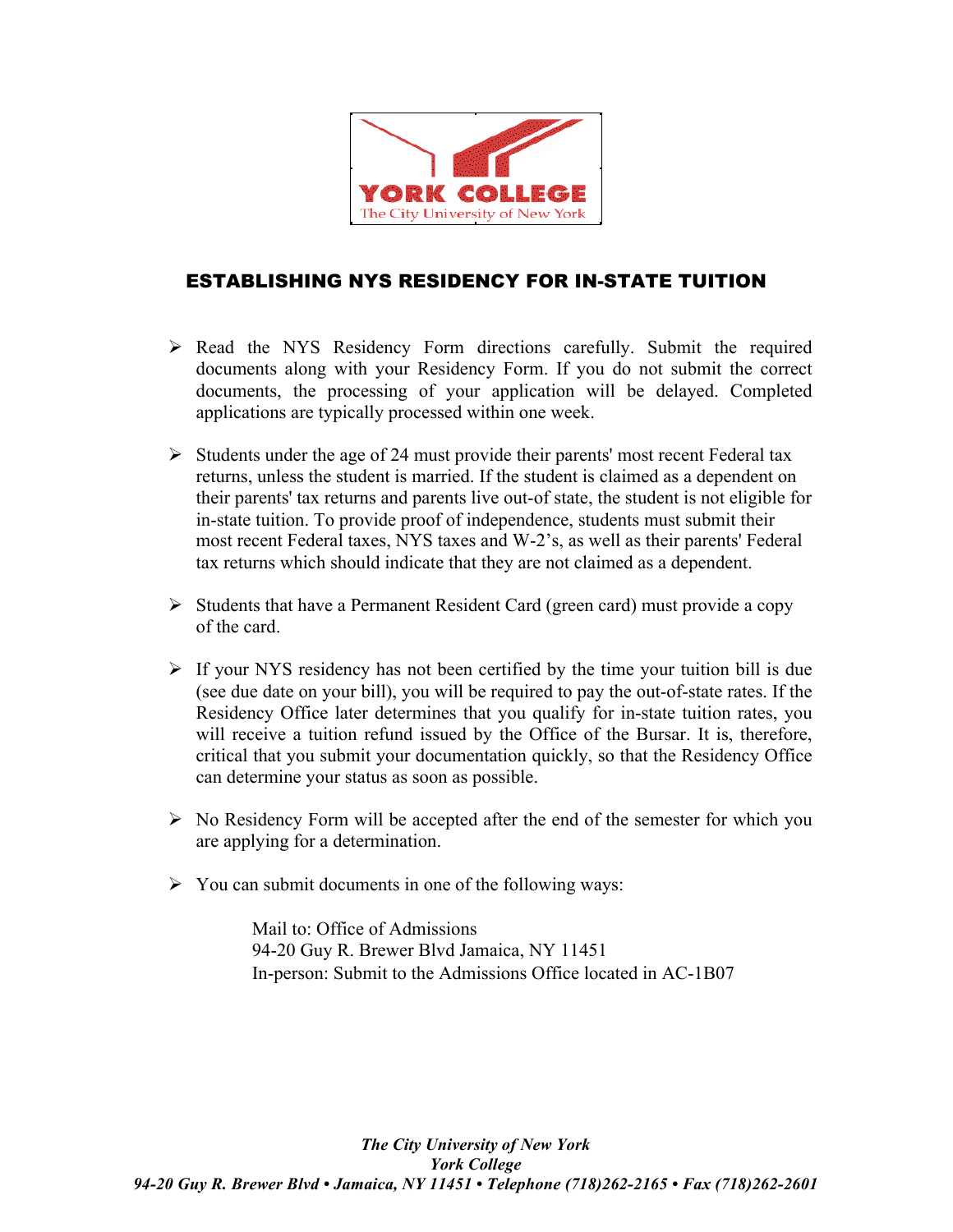#### NON-UNITED STATES CITIZENS

 Students in the United States on any temporary visa, (except A-1, A-2, A-3, E-1, E-2, G-1, G-2, G-3, G-4, G-5, H-1, H-4, I, K, L, N, R, S, T, U, V) are not eligible for classification as a New York State resident. Students with a Permanent Resident or a Refugee Visa, or any of the exceptions listed above, must submit the required documents listed below and submit the Visa and any official correspondence from the U.S. Department of Immigration having relevance to their status in the United States.

### QUALIFYING FOR THE IN-STATE RESIDENT TUITION

A college student may qualify for the resident tuition rate if he/she continuously maintain his/her place of abode in the State of New York for a period of at least twelve consecutive months immediately preceding the first day of classes.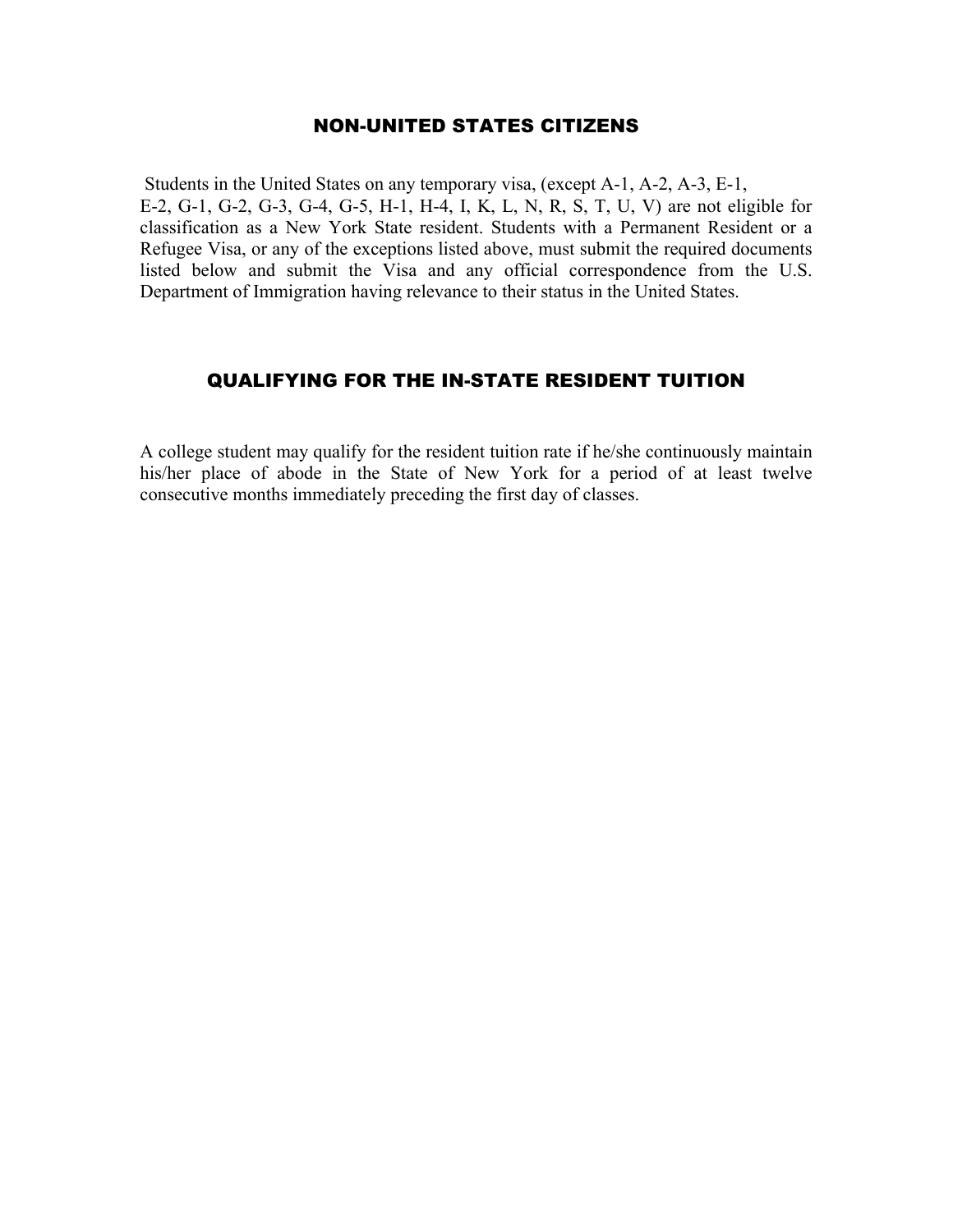#### Required Documentation Which Must Accompany the Residency Form

In addition to completing the Residency Form, students must submit required forms listed below as proof of residency. Important Note: In addition to the items indicated below, the college may, at its discretion, require the student to submit additional documentation if it believes that further proof is necessary in order that an accurate residency determination may be rendered.

#### YOU MUST SUBMIT EITHER**:**

*ONE* of the forms listed in Column A **or** *TWO* forms listed in Column B

#### *Column A*

- Lease, deed or rent registration form (used for rent stabilized apartments) signed by the landlord who is either a public or private agency and the student or parent of the student with the same surname,
- Budget/benefit letter from New York City Public Assistance with the student's New York address covering the 12 months period immediately preceding the first day of classes and including the student's name,
- Benefit letter from Social Security with the student's New York address covering the 12 month period immediately preceding the first day of classes including the student's name,
- Copies of the most recent complete Federal or New York State tax returns with the preprinted address label and the corresponding W-2 form

#### *Column B*

- A valid New York State driver's license showing the date of issuance one year prior to the first day of classes,
- Homeowner's or renter's insurance policy,
- Automobile registration,
- Automobile insurance certificate,
- New York State "non-license" which is issued to non-drivers (for identification purposes) by the Department of Motor Vehicles or other official City, State or Federal agencies, certificate or card,
- Telephone or utility bills or payment for services such as cable TV covering a period of up to 12 months,
- Monthly bank or credit card statements covering a period of 12 months (dollar amounts may be blocked out),
- Armed forces identification card DD form 2A (green),
- Attendance as a juror in New York State,
- Apartment lease signed by the landlord (who is an individual and is not a public or private agency) and the student. If the student's name does not appear on the lease, an "Alternate Lease Statement" which is available in the Office of Admissions may be substituted. The "Alternate Lease Statement" must be completed and notarized by both the person whose name appears on the lease/contract and the student. The person whose name appears on the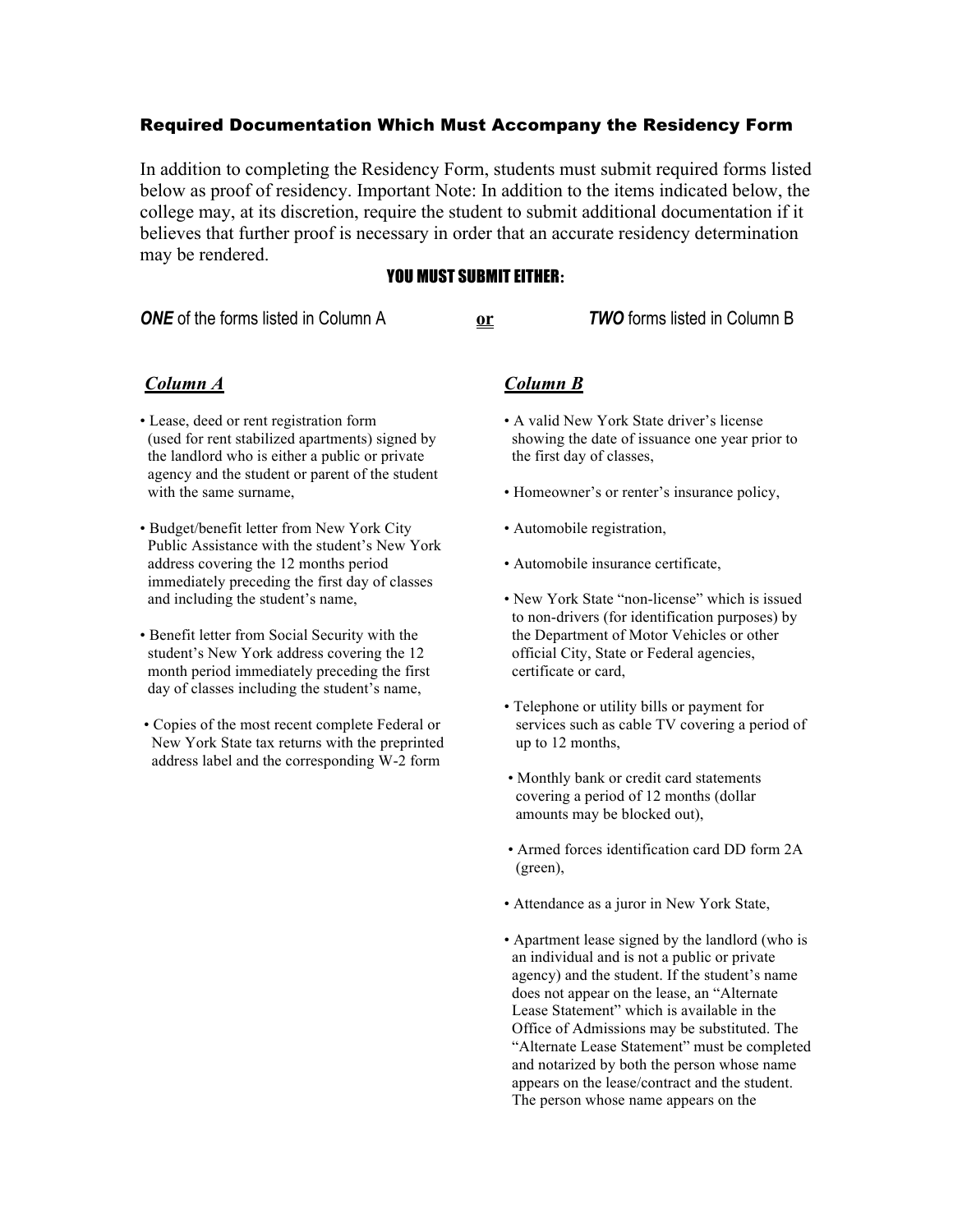#### *Column B* (continued)

 lease/contract must submit proof (i.e., lease, telephone, utility or similar type bills) of residency at his/her current address for the previous 12 months

- Copies of the most recent complete Federal or New York State tax returns without the preprinted address label and the corresponding W-2 form. Responses to Federal form 4506 and New York state form 4506 requesting Federal and State tax information is acceptable if the Federal and State governments acknowledge that the party in question has in fact filed a tax return from the address noted,
- Postmarked mail addressed to a student at a New York Address more than 12 months immediately preceding the first day of classes (a P.O. Box is not acceptable).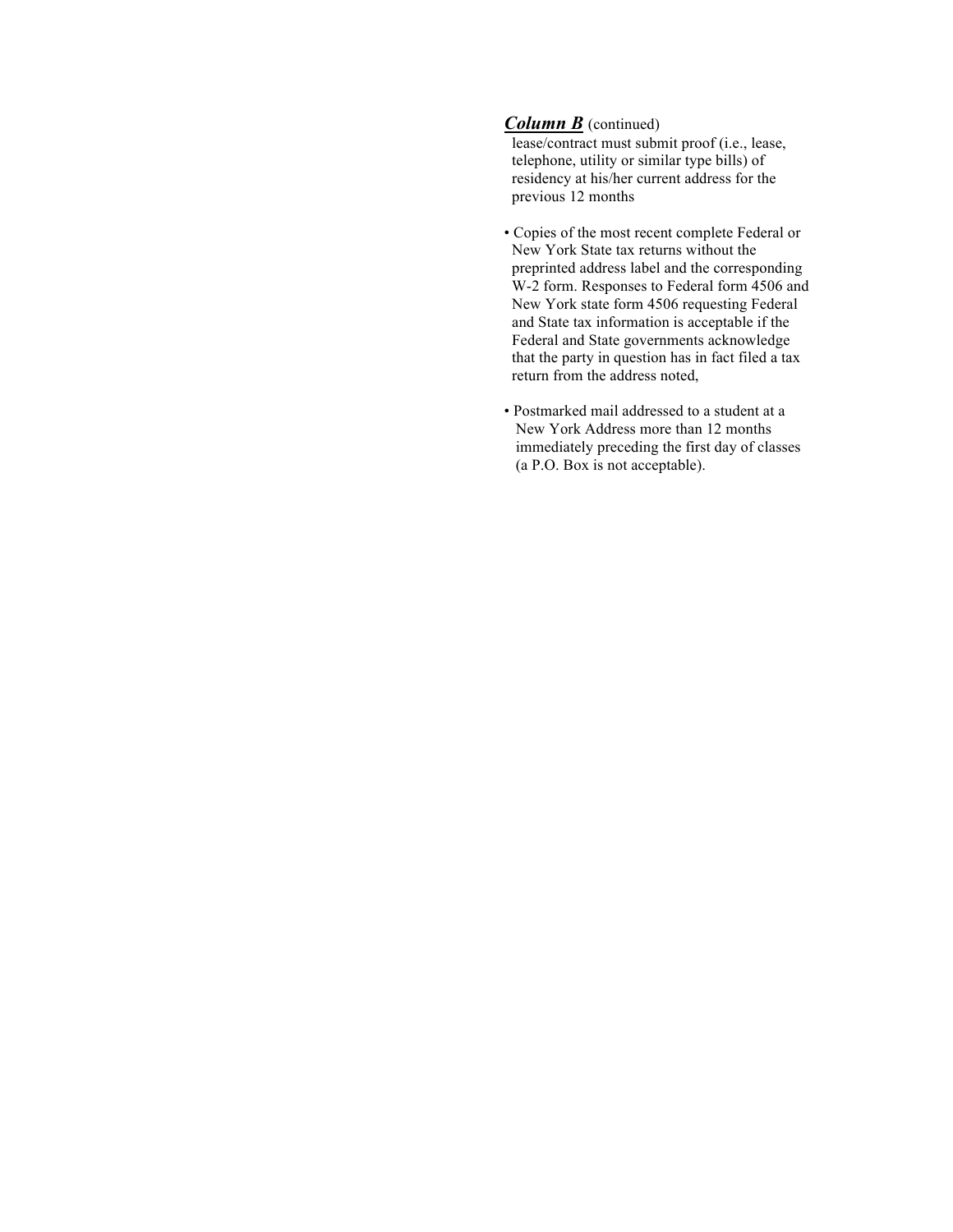# **CITY UNIVERSITY RESIDENCY FORM**

| 1              |             |                                                        |               |  |                |                                           |             |                                                                                                                                                                              |                          |
|----------------|-------------|--------------------------------------------------------|---------------|--|----------------|-------------------------------------------|-------------|------------------------------------------------------------------------------------------------------------------------------------------------------------------------------|--------------------------|
| $\mathfrak{D}$ |             |                                                        |               |  |                |                                           |             |                                                                                                                                                                              |                          |
|                |             |                                                        |               |  |                |                                           |             | Eve Tel $#$ ( )                                                                                                                                                              |                          |
| 3              |             | Do you live with your parents?                         |               |  |                | $\theta$ Yes $\theta$ No                  |             | 4 Do you live with other relatives?<br>List below all your addresses, including temporary and summer addresses during the past 12 months, starting from your current address |                          |
|                |             | and working become with someone other than a relative? |               |  |                | $\theta$ Yes $\theta$ No If yes, describe |             |                                                                                                                                                                              |                          |
|                |             | FROM <b>FROM</b>                                       |               |  | <b>TO</b>      |                                           |             | <b>COMPLETE ADDRESS</b>                                                                                                                                                      |                          |
|                |             | Mo Day Year                                            |               |  | Present        |                                           |             |                                                                                                                                                                              |                          |
|                |             |                                                        |               |  |                |                                           | <b>CITY</b> | STATE ZIP                                                                                                                                                                    |                          |
|                |             | Mo Day Year Mo Day Year                                |               |  |                |                                           |             | <u> 1989 - Johann Stein, marwolaethau a bhann an t-Amhair ann an t-Amhair an t-Amhair an t-Amhair an t-Amhair an</u>                                                         |                          |
|                |             |                                                        |               |  |                |                                           | <b>CITY</b> | STATE T                                                                                                                                                                      | <b>ZIP</b>               |
|                |             | Mo Day Year Mo Day Year                                |               |  |                |                                           |             | <u> 1989 - Johann Barn, fransk politik amerikansk politik (d. 1989)</u>                                                                                                      |                          |
|                |             |                                                        |               |  |                |                                           | <b>CITY</b> | <b>STATE</b>                                                                                                                                                                 | ZIP                      |
|                |             | Mo Day Year Mo Day Year                                |               |  |                |                                           |             |                                                                                                                                                                              |                          |
|                |             | 6. A. Parents' permanent address                       |               |  |                |                                           | <b>CITY</b> | <b>STATE</b>                                                                                                                                                                 | <b>ZIP</b>               |
|                |             |                                                        | <b>STREET</b> |  |                |                                           |             | <b>CITY</b><br><b>STATE</b>                                                                                                                                                  |                          |
|                |             |                                                        |               |  |                |                                           |             | B. If you are under the age of 18, does anyone other than your parents serve as your legal guardian?                                                                         | $\theta$ Yes $\theta$ No |
|                |             | If yes, what is his/her name and address?              |               |  |                |                                           |             |                                                                                                                                                                              |                          |
|                |             |                                                        |               |  |                |                                           |             | C. Where did you live during the last June through August period? If different from 6A, give reason for being                                                                |                          |
|                |             |                                                        |               |  |                |                                           |             |                                                                                                                                                                              |                          |
|                |             | elsewhere during that period.                          |               |  |                |                                           |             |                                                                                                                                                                              |                          |
|                |             |                                                        |               |  |                |                                           |             | 7. A. Please list below all full-time and part-time employment (including summer employment and most recent                                                                  |                          |
|                | employment. | <b>EMPLOYER</b>                                        |               |  | <b>ADDRESS</b> |                                           | <b>FROM</b> |                                                                                                                                                                              | <b>TO</b>                |
|                |             |                                                        |               |  |                |                                           |             |                                                                                                                                                                              |                          |
|                |             |                                                        |               |  |                |                                           |             |                                                                                                                                                                              |                          |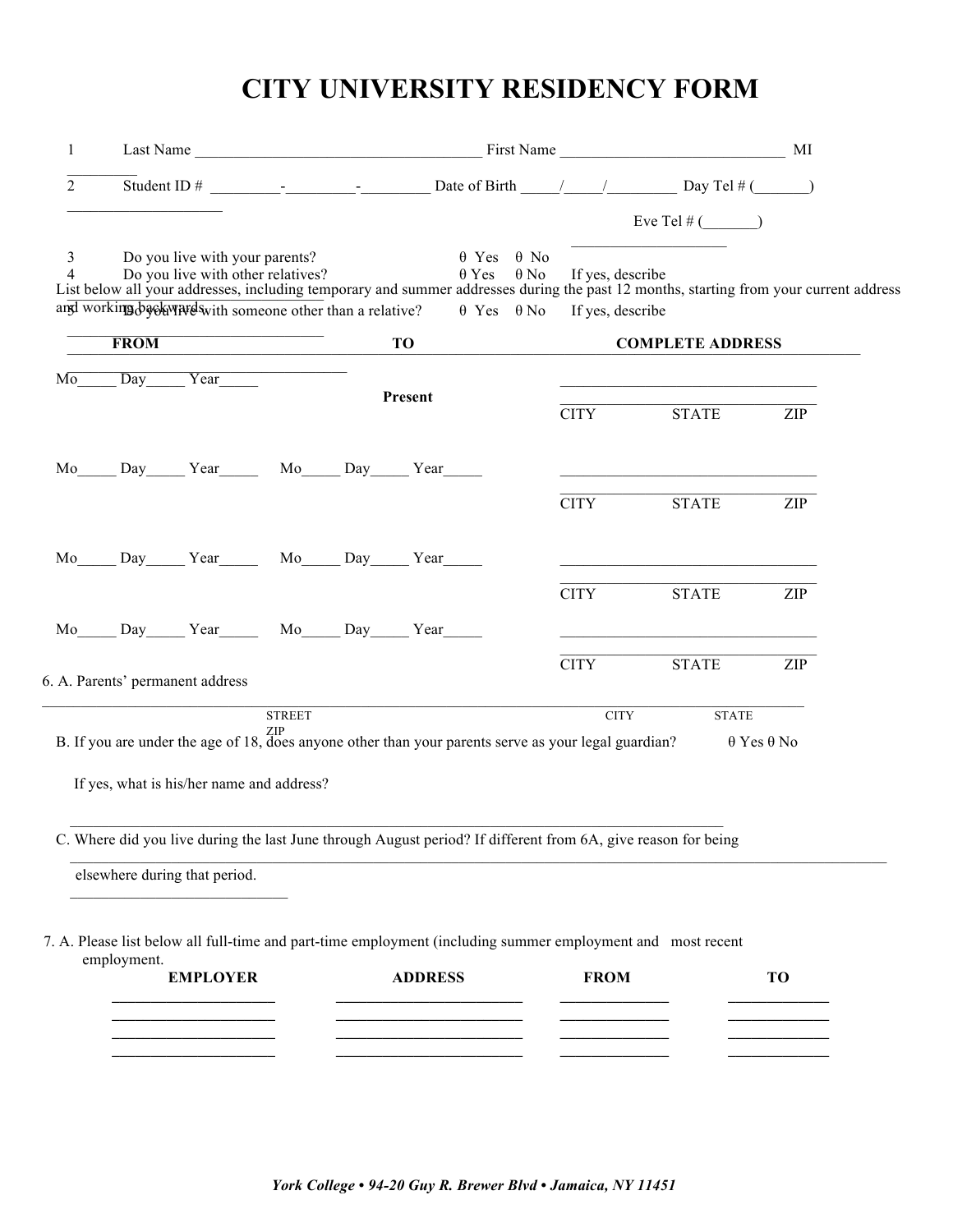| <b>B.</b> | What                                                                                                                                              | is | the | source                                                                                                                         | $\sigma$ f | vour | support? |
|-----------|---------------------------------------------------------------------------------------------------------------------------------------------------|----|-----|--------------------------------------------------------------------------------------------------------------------------------|------------|------|----------|
|           |                                                                                                                                                   |    |     | C. Did you file a New York City/State resident income tax return during the past twelve months? $\theta$ Yes $\theta$ No       |            |      |          |
|           | D. Did you file a Federal Tax return during the past twelve months? $\theta$ Yes $\theta$ No                                                      |    |     |                                                                                                                                |            |      |          |
|           | 8. What are your purposes for residing in New York City or New York State?                                                                        |    |     |                                                                                                                                |            |      |          |
|           | York or the United States? $\theta$ Yes $\theta$ No                                                                                               |    |     | 9. Have you applied for any financial aid, scholarships, or other benefits provided under the laws of the State of New         |            |      |          |
|           |                                                                                                                                                   |    |     | 10. Do you presently intend to permanently live in New York City or New York State? $\theta$ Yes $\theta$ No                   |            |      |          |
|           | documents supporting your residency determination? $\theta$ Yes $\theta$ No                                                                       |    |     | 11. Do you have any explanation you wish to present as a reason for not submitting any of the required                         |            |      |          |
|           | If yes, please give details                                                                                                                       |    |     |                                                                                                                                |            |      |          |
|           | New York City/State for the City University Tuition purposes? $\theta$ Yes<br>If yes, please give details below and attach any relevant documents |    |     | 12. Do you have any other proof you wish to present in support of your application to be declared a resident of<br>$\theta$ No |            |      |          |
|           |                                                                                                                                                   |    |     |                                                                                                                                |            |      |          |

I hereby certify that I have completed this form truthfully to the best of my knowledge. I understand further that any decision classifying me as a New York City/State resident is subject to review should the College subsequently learn that the information provided herein is inaccurate or incomplete; under those circumstances, I

 $\_$  $\overline{\phantom{a}}$  , where  $\overline{\phantom{a}}$  , where  $\overline{\phantom{a}}$  , where  $\overline{\phantom{a}}$  , where  $\overline{\phantom{a}}$ 

 $\_$  , and the state of the state of the state of the state of the state of the state of the state of the state of the state of the state of the state of the state of the state of the state of the state of the state of the

**Student Signature \_\_\_\_\_\_\_\_\_\_\_\_\_\_\_\_\_\_\_\_\_\_\_\_\_\_\_\_\_\_\_\_\_\_\_\_\_\_\_\_\_\_\_\_\_\_\_\_\_\_\_\_\_\_\_\_\_\_\_\_\_\_\_\_\_\_ Date** 

#### **\_\_\_\_\_\_\_\_\_\_\_\_\_\_\_\_\_\_\_\_\_\_\_\_\_ PLEASE NOTE: YOU HAVE THE RIGHT TO APPEAL A NON-NEW YORK CITY/STATE RESIDENCY DETERMINATION**

If you wish to appeal, you must notify the office in which you submitted your application to in writing within 10 days of being notified that you have been determined to be a non-resident. This statement should indicate why you disagree with the decision and should be placed in a sealed envelope with your name on it. The office that you submitted your application to will submit the Residency Form, copies of all documentation provided by you and any statement made by you, along with the determination made by the college, to the Office of the Vice Chancellor for Legal Affairs and General Counsel.

# **OFFICIAL USE ONLY**

| <b>DATE PROCESSED</b><br><b>AWARDED</b> | <b>REPRESENTATIVE</b> | $\theta$ Yes $\theta$ No | <b>RESIDENCY</b> |
|-----------------------------------------|-----------------------|--------------------------|------------------|
| CODE:                                   |                       |                          |                  |